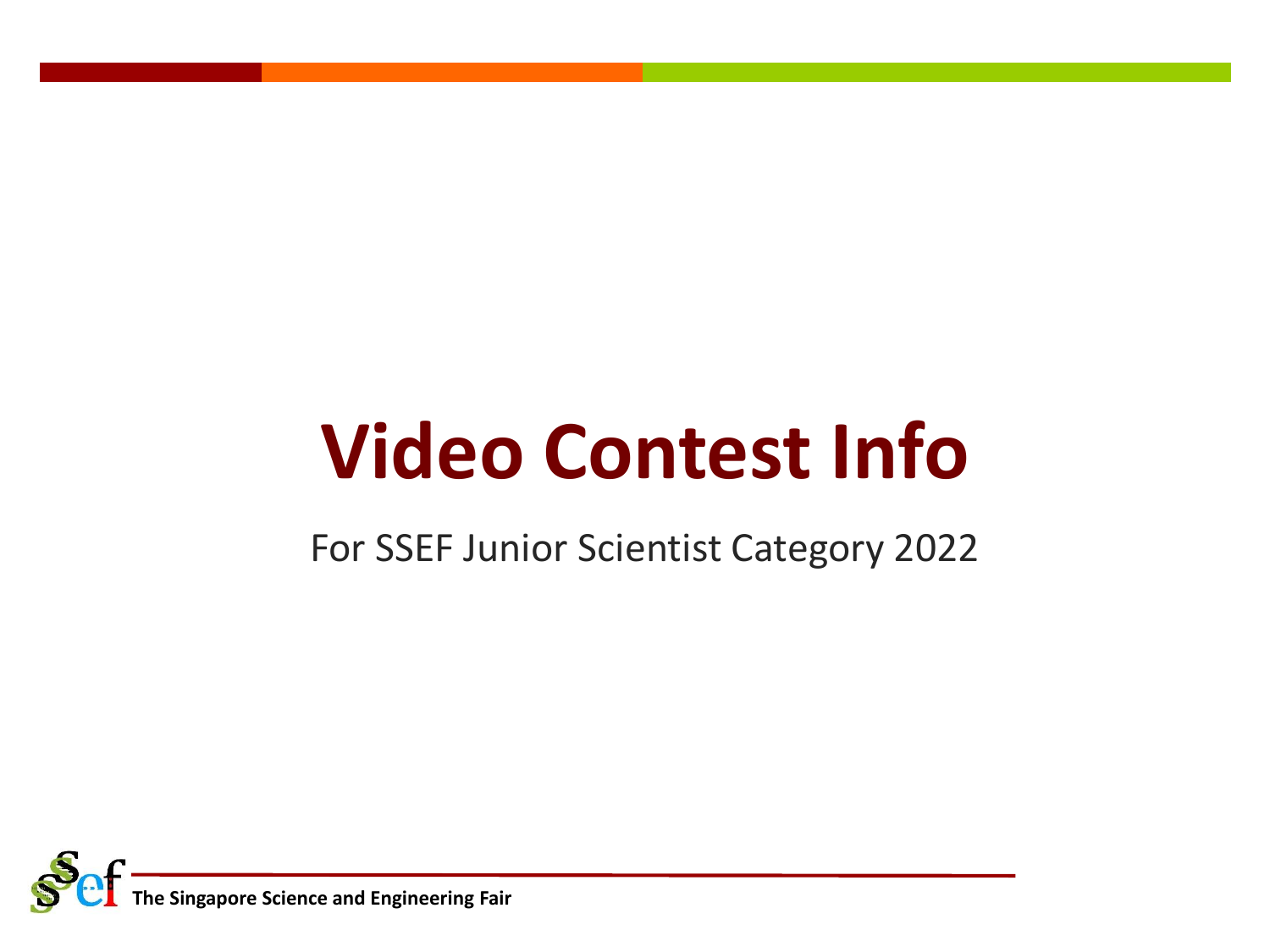#### **Introduction**

- There are **two sets of awards** for the **Junior Scientist Category:**
	- 1. Commendation Awards (based on both Project Report and Interview on SSEF Final Judging Day)
		- Judging criteria for these awards are the same as those of the SSEF Main Category.
	- 2. Best Video Awards (based only on Video)
- The two sets of awards would be **judged independently.**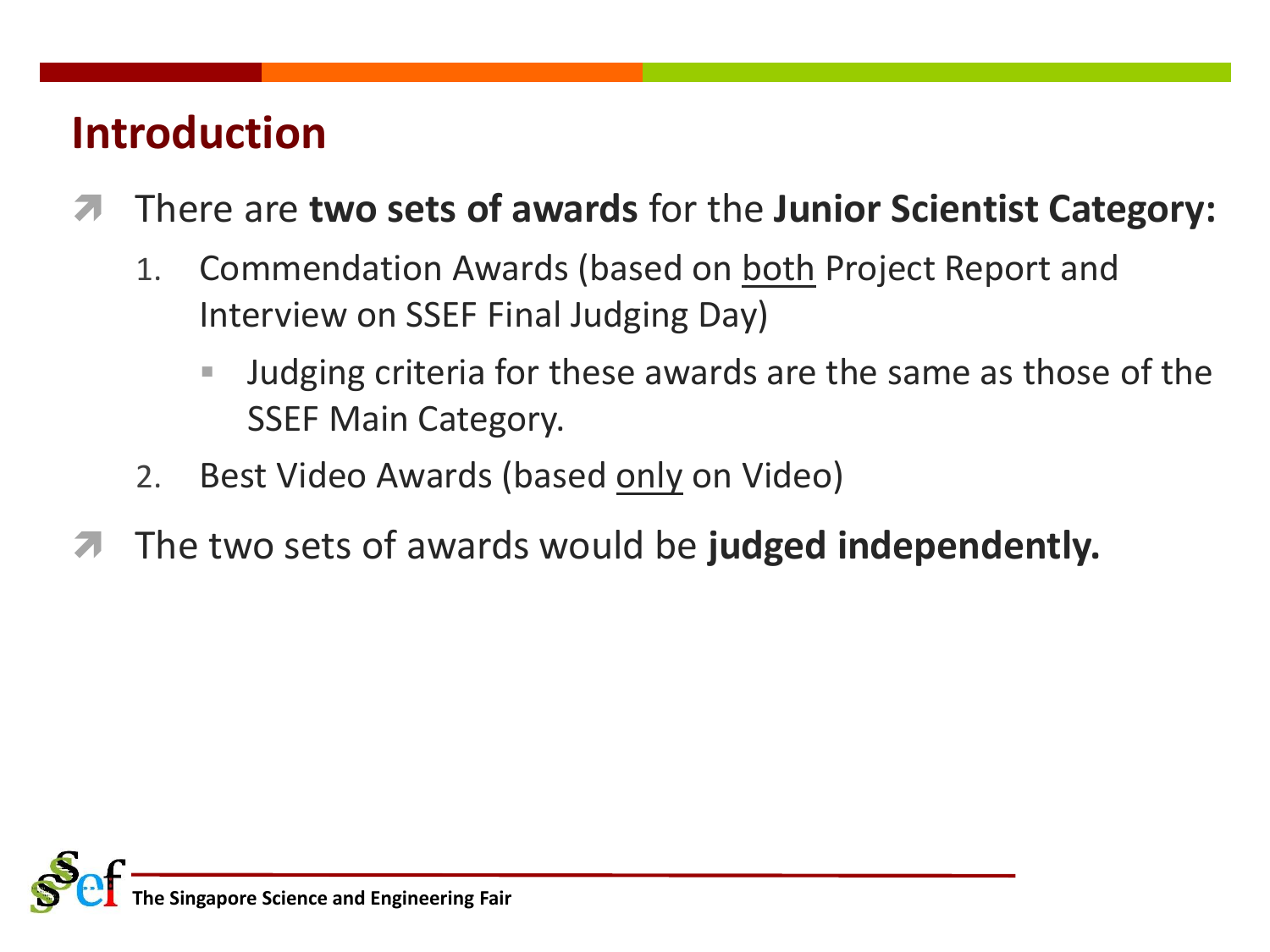#### **Objective of Video Contest**

#### **To broaden scientific communication**

**A** Besides being able to communicate their research findings with experts in the same field, our young scientists should also appreciate the importance of engaging the public to understand their project.



Scan QR code to watch the video



[https://www.youtube.com/](https://www.youtube.com/watch?v=CndVeN-yAaw) watch?v=CndVeN-yAaw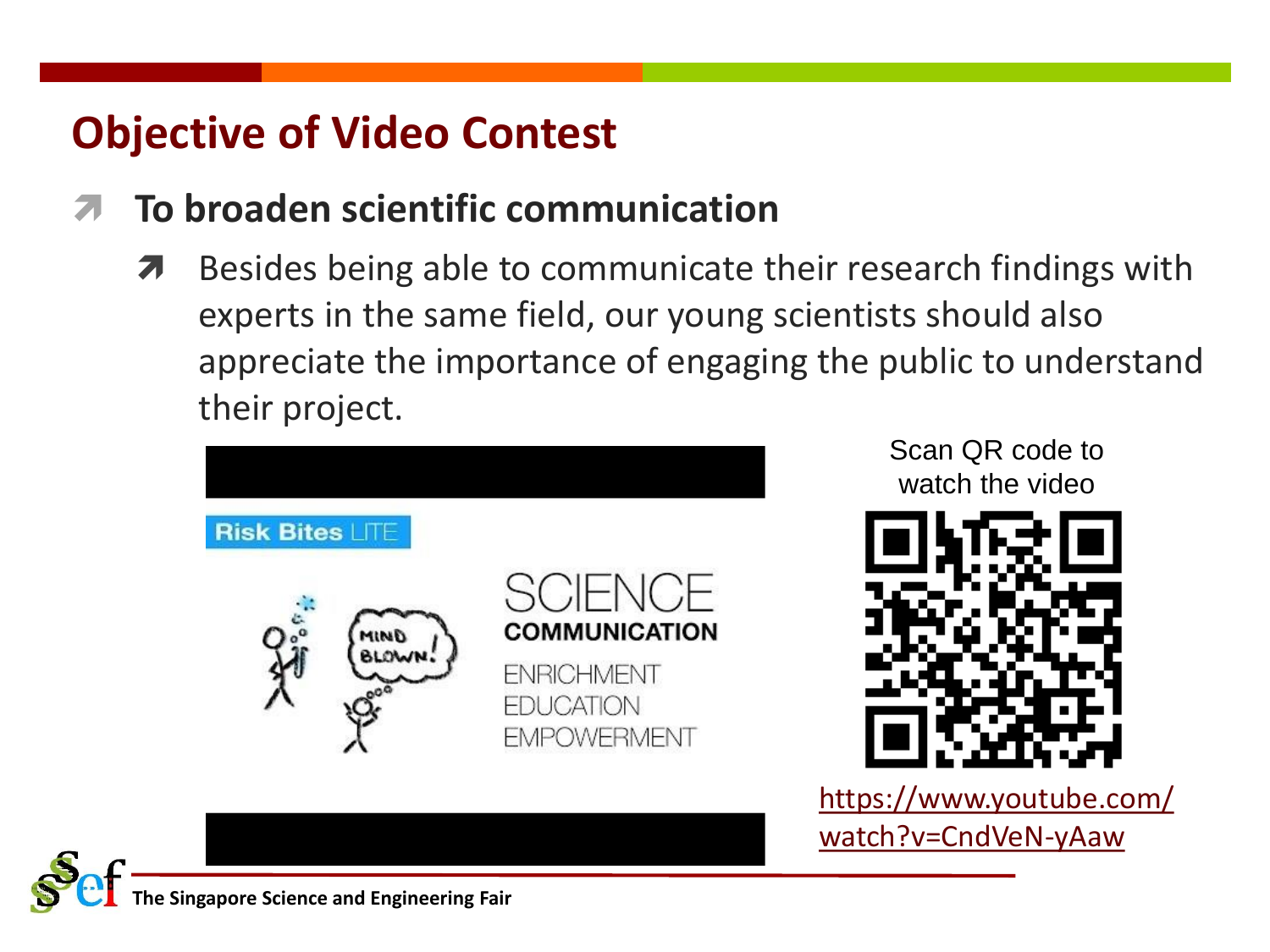- **T** Each individual / team project can only submit one short video that is no longer than 2 minutes.
- $\blacktriangleright$  The challenge is to explain the research to non-experts.
- The video can take any form (e.g. animation, documentary, talking heads, docudrama).
	- **T** Tip: An effective video contains dynamic visuals (e.g. diagrams, physical demonstrations, simulations) and not having a person stand in front of a whiteboard talking.
- The title of the video need not be the same as the title of the Project Report.

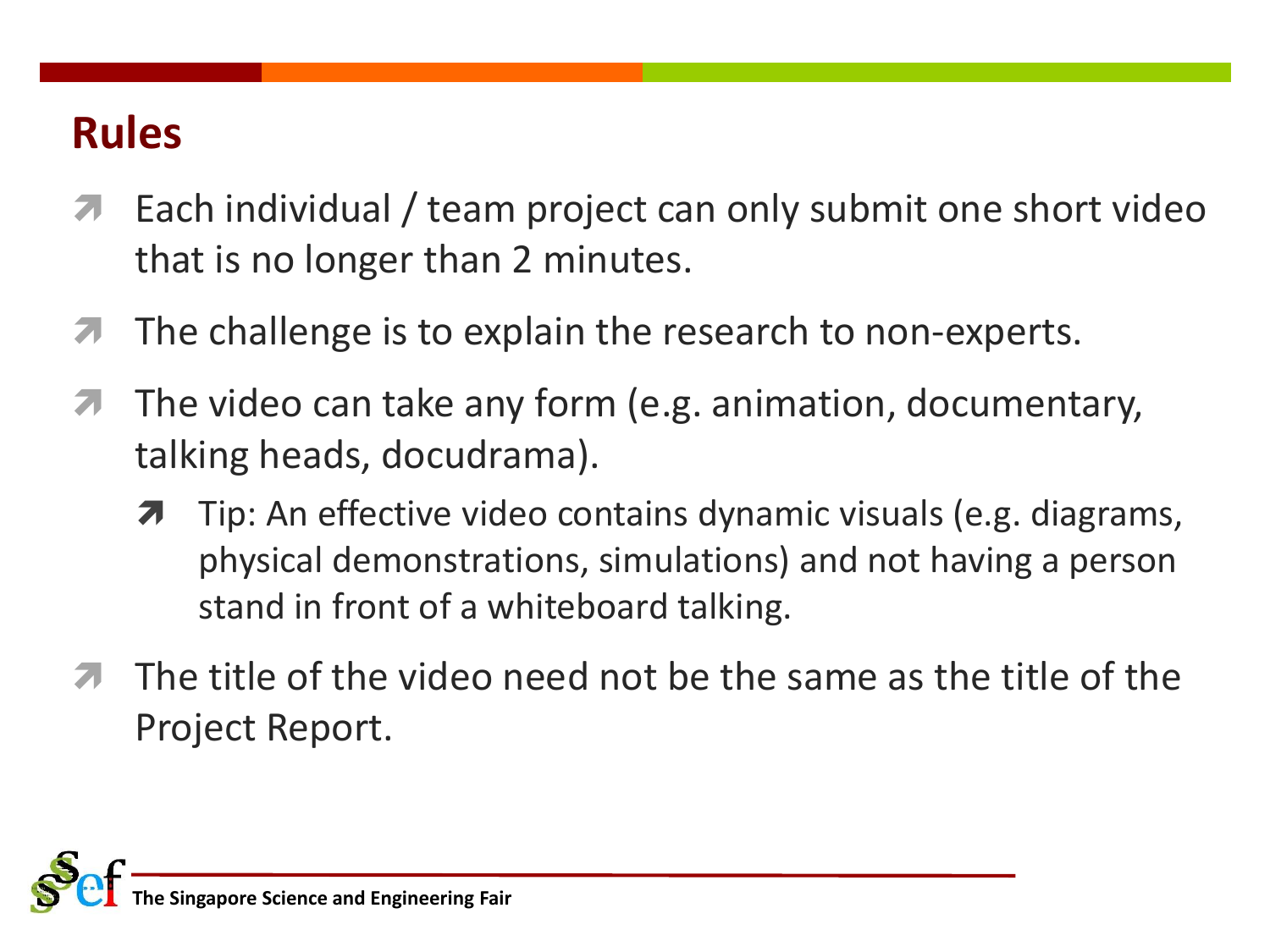- All videos must not have been created with professional assistance. Adults are allowed to be actors or cameramen but not content contributors (such as script-writing).
- All videos that contain obscene, provocative, objectionable or otherwise inappropriate content will be disqualified from the video contest.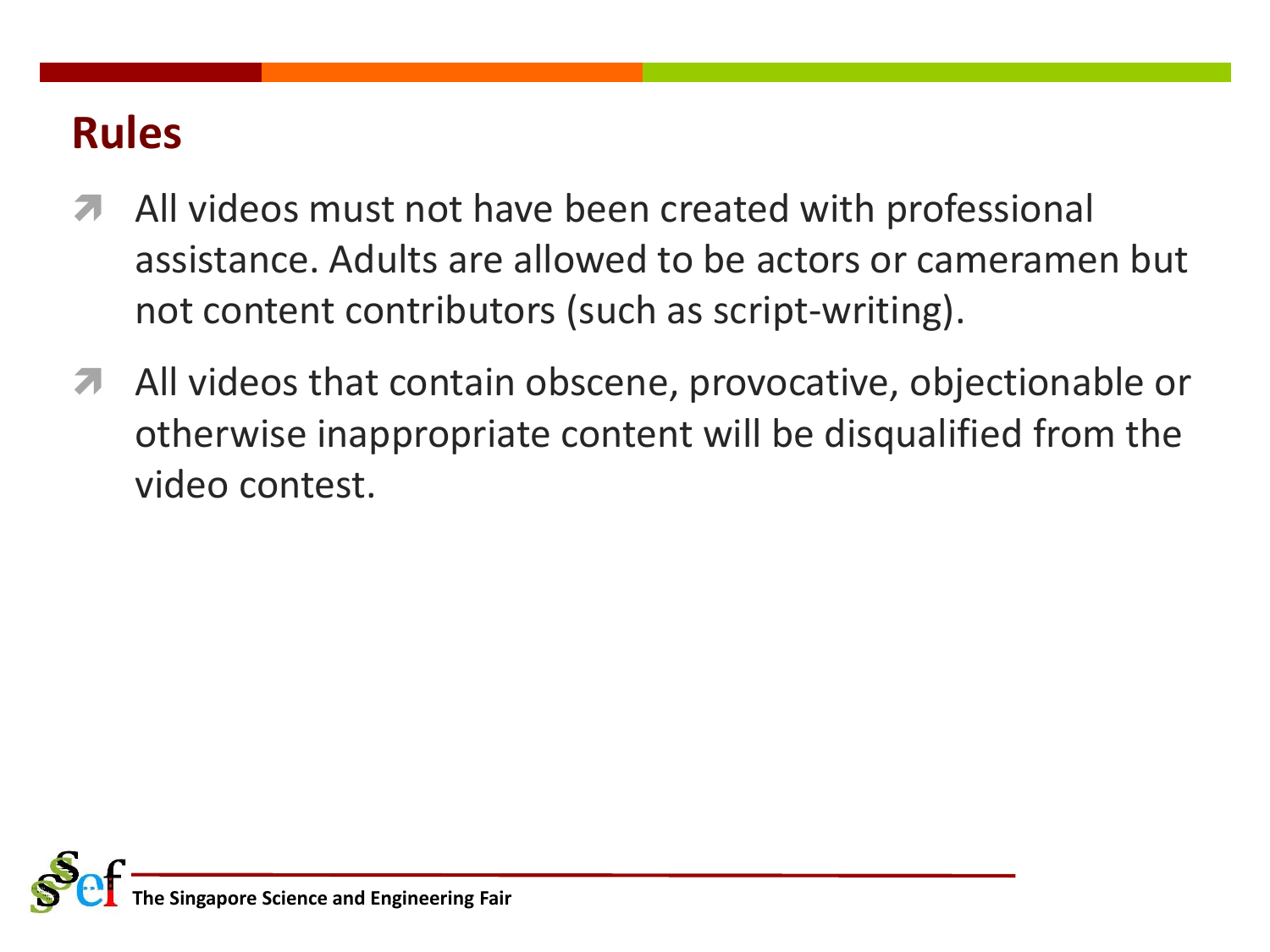#### **IP rights**

- All videos must be original work conceived and created by the students. No copyrighted materials (e.g. images, music) may be used in the video unless the students own the copyright or have a license to use the material for the video contest.
- $\lambda$  If the students have gained formal permission to use any copyrighted materials (e.g. images, music) under terms and conditions stipulated by the copyright owners, the students need to include an acknowledgment / credit at the end of the video.

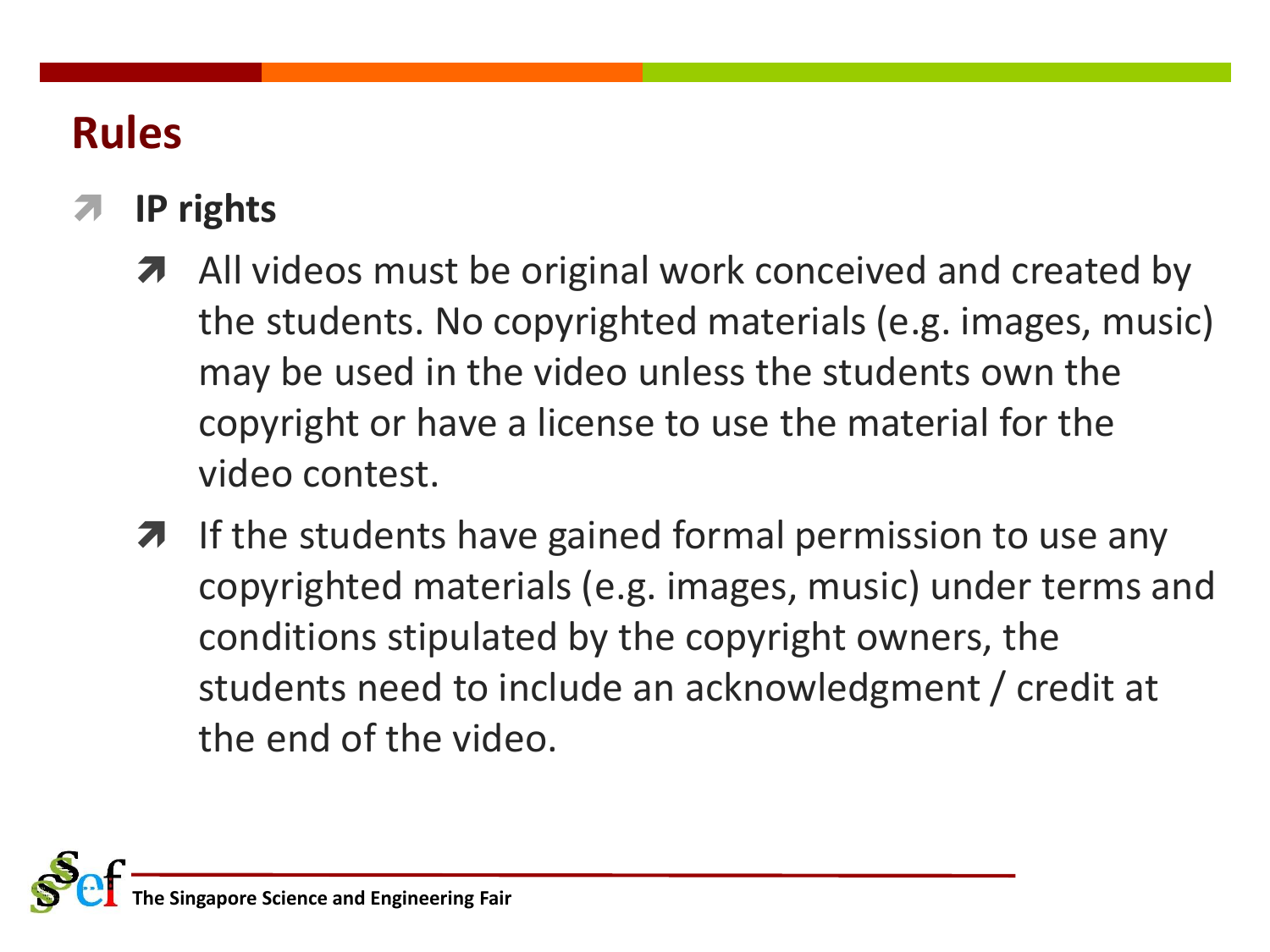#### **IP rights**

- The use of logos including known commercial brands, institutional crests or trademarks, unless integral to the project, is not allowed in the video.
- $\pi$  Ownership of the underlying intellectual property of the video remains with the student(s) of the individual/team project, with the following exception:
	- Students grant the organiser the right to use, distribute and display their videos without further compensation or notification to the student(s).
	- **T** Students grant the organiser the right to use their images and videos for publicity and advertising without further compensation or notification to the student(s).

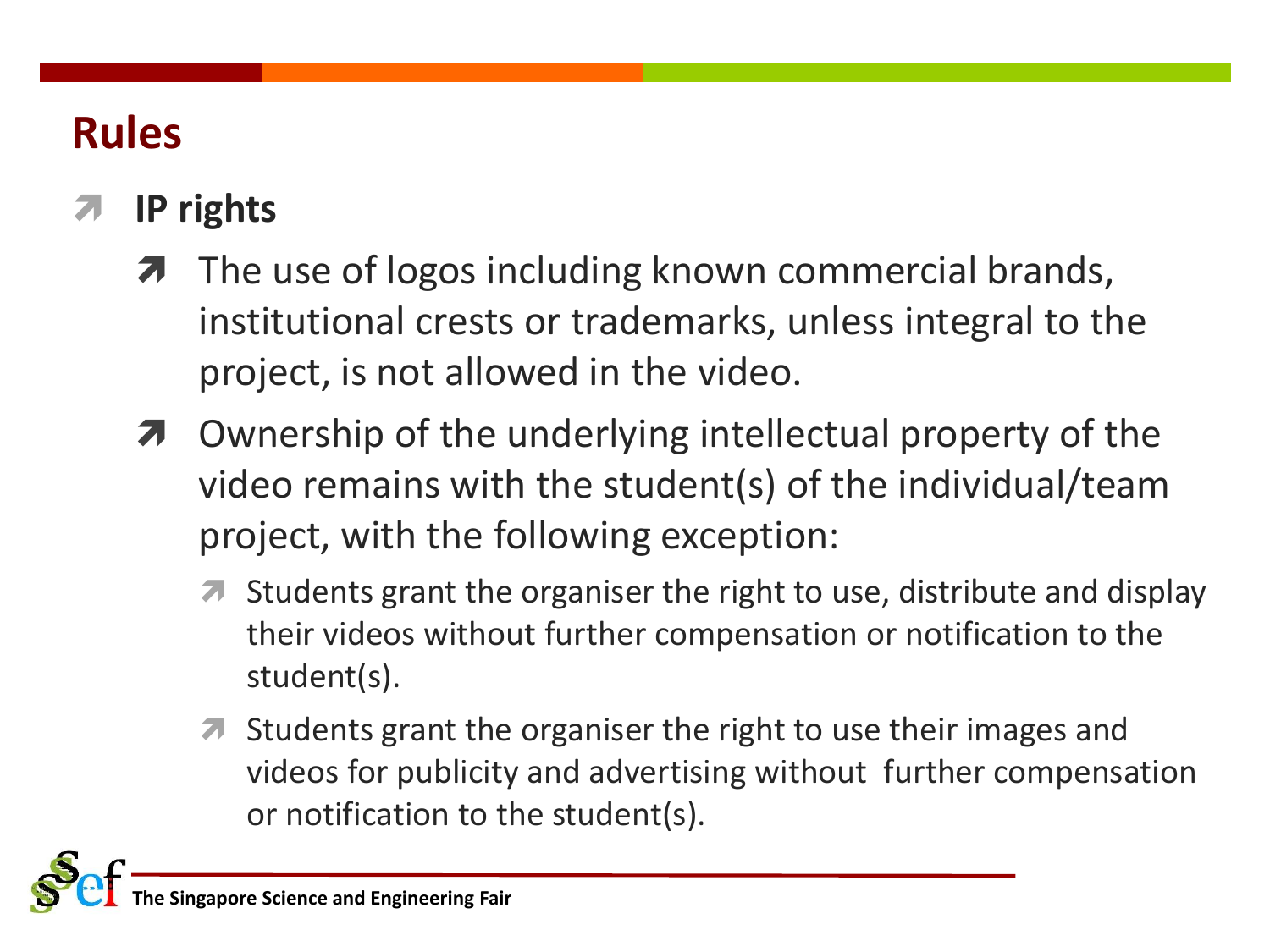- **Submission of video**
	- Deadline: **Friday 18 February 2022, 5pm**
	- **7** Project videos are to be uploaded onto YouTube with the Project Code (e.g. JBI057) in the video title. Videos should be marked as "unlisted".
	- **T** Teacher Coordinators will need to collate video URLs and submit them to the SSEF organising committee. More details will be provided to Teacher Coordinators regarding the submission process.

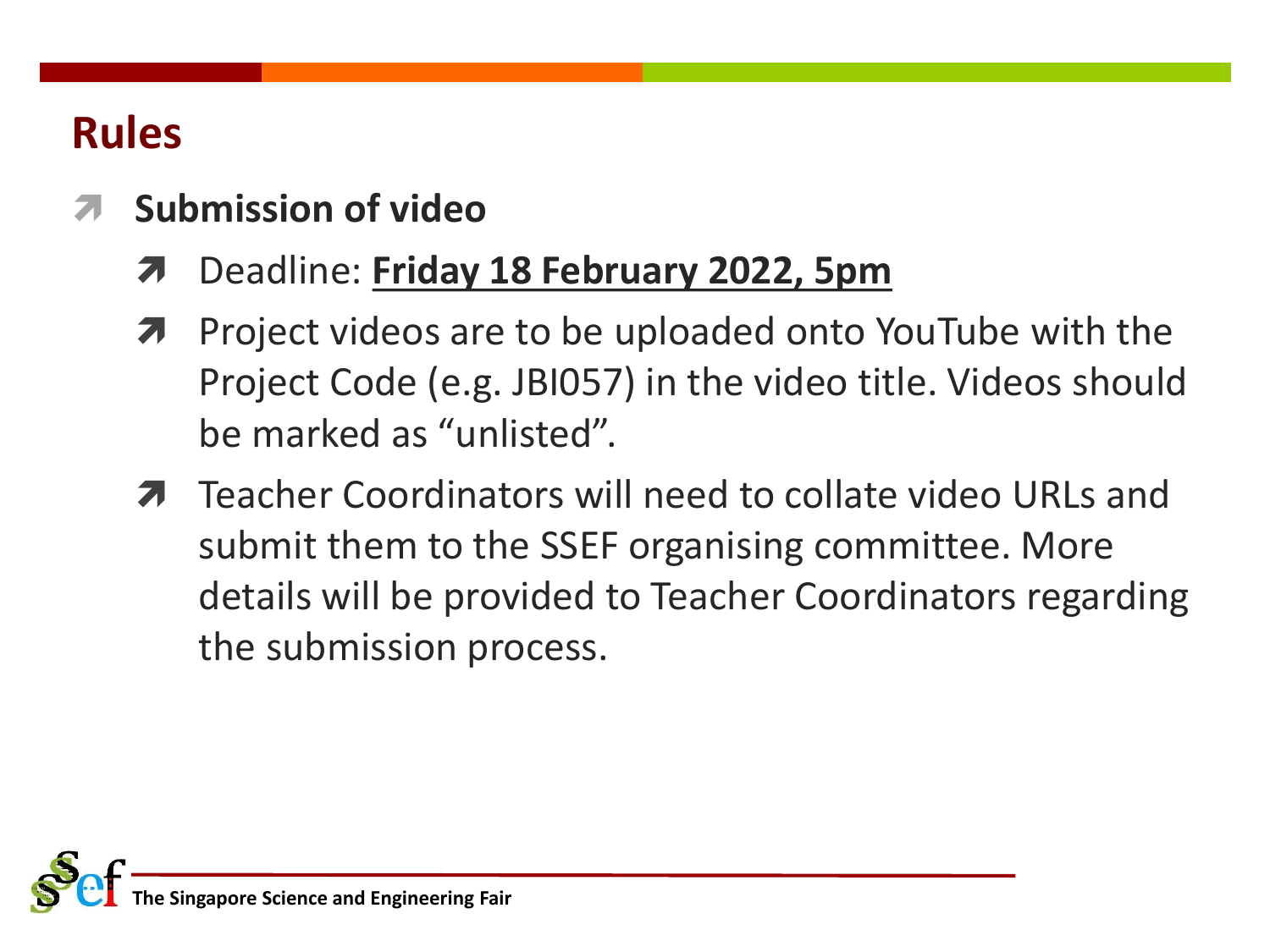- **Judging Criteria**
	- **Engagement:** Did the video capture the viewer's interest?
	- **A** Accuracy and Clarity: Did the video help its viewer develop a genuine understanding of the project? Was the project explained accurately?
	- **Creativity:** Did the participants make an effort to approach the explanation in a creative way?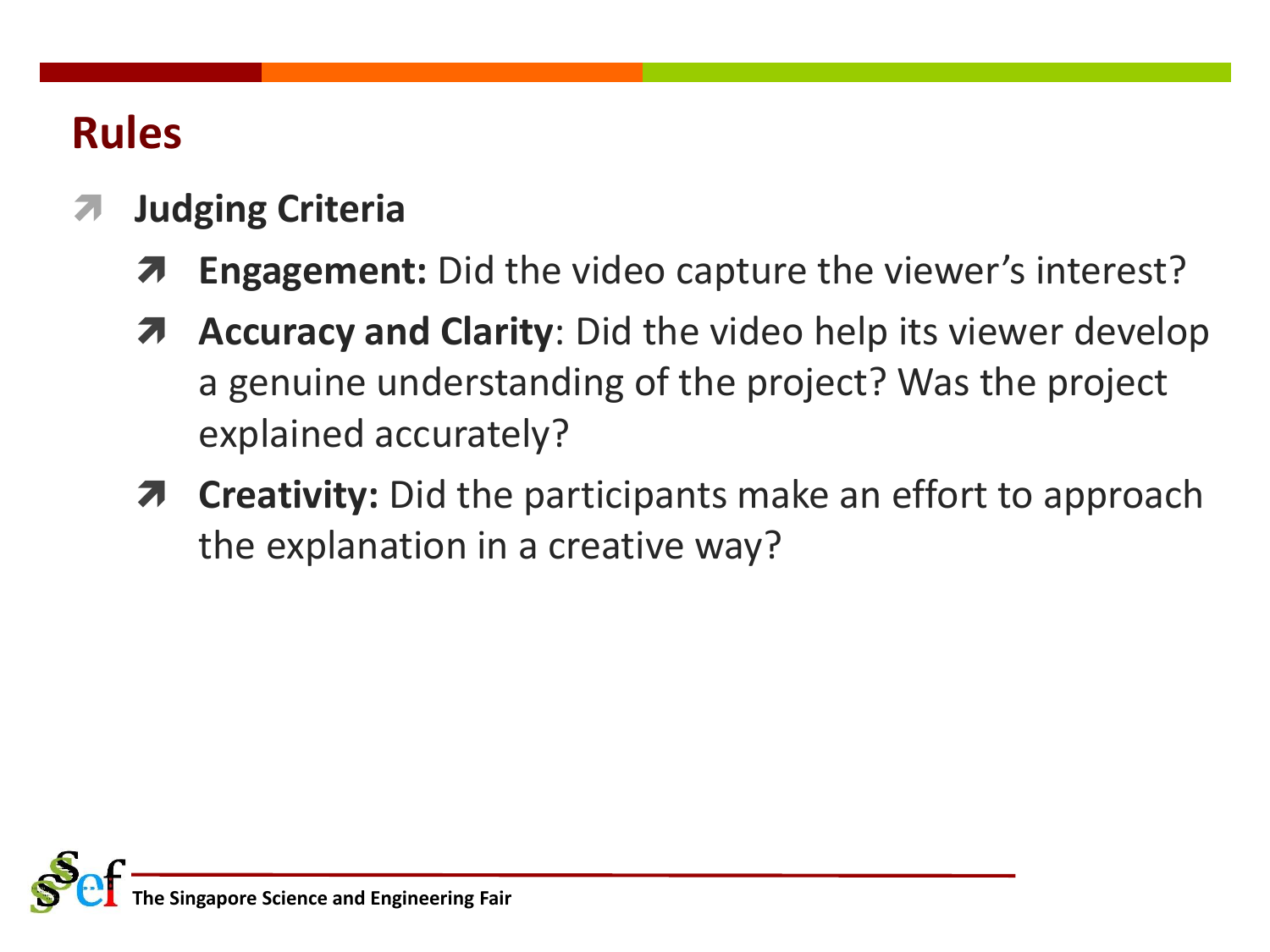#### **Judging Process**

- 50% based on Judges' Scores
- 50% based on Public's Popular Vote
	- All submitted videos will be posted on the SSEF website (unless informed otherwise) by 7 March 2022 and officially entered into Popular Vote.
	- **7** From **7 March 2022 to 25 March 2022 5pm**, the public can vote for their favourite video.
- $\lambda$  The decision of the organiser will be final.

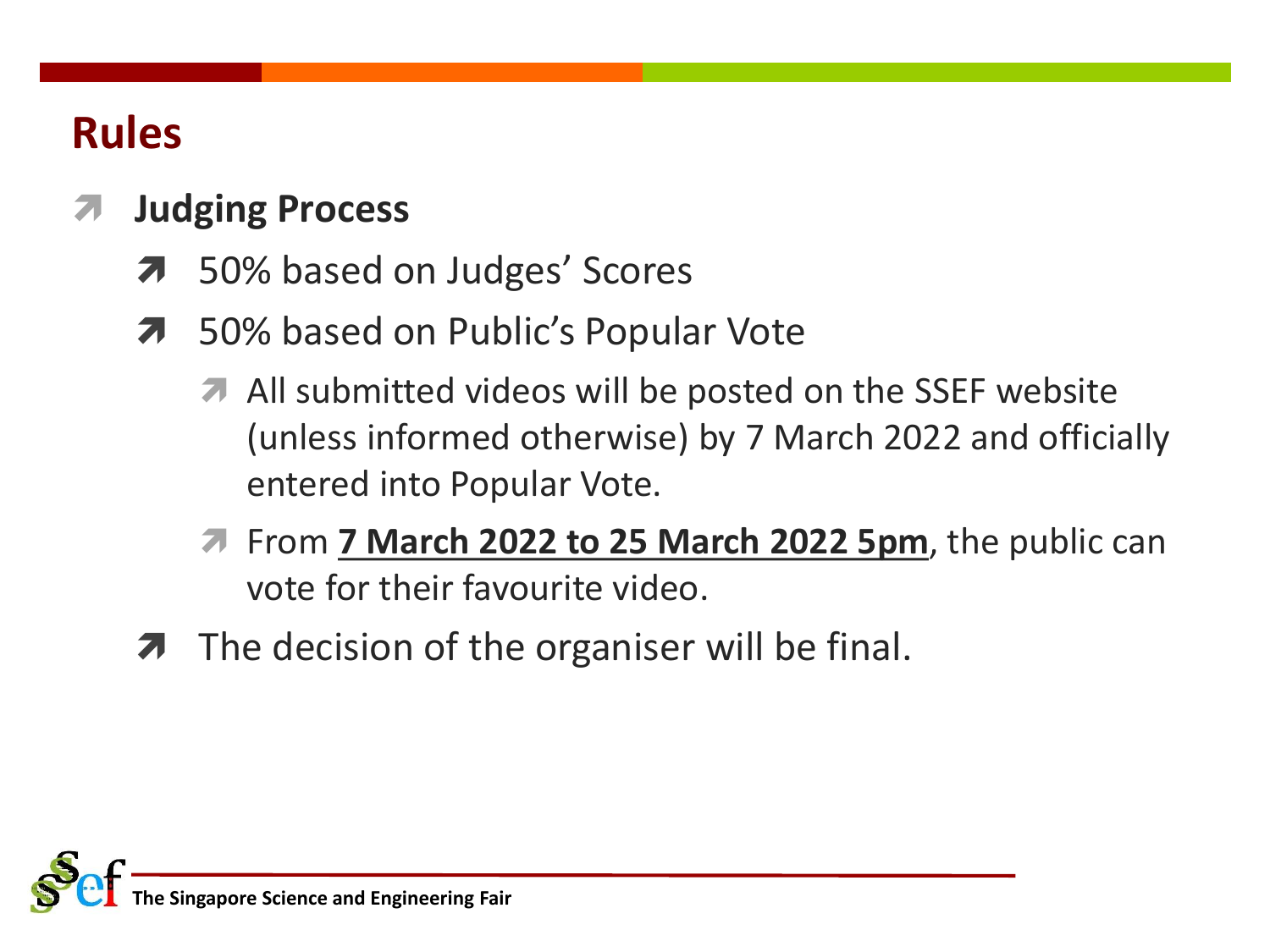- 1. If I am not selected for the poster presentation on SSEF Final Judging Day, am I still eligible for the Best Video Award?
	- Yes! Your video is judged independently. Thus, you can still stand a chance to be one of the winners of the Best Video Awards.
- 2. I am not interested to participate in the video contest. Can I just submit the SSEF Entry Form and Project Report, and not the video?
	- No. All participating projects must submit all required items, including the video. The rationale of creating a video about your research is to hone your ability to communicate science to the public. It is important to engage the public to understand your research.

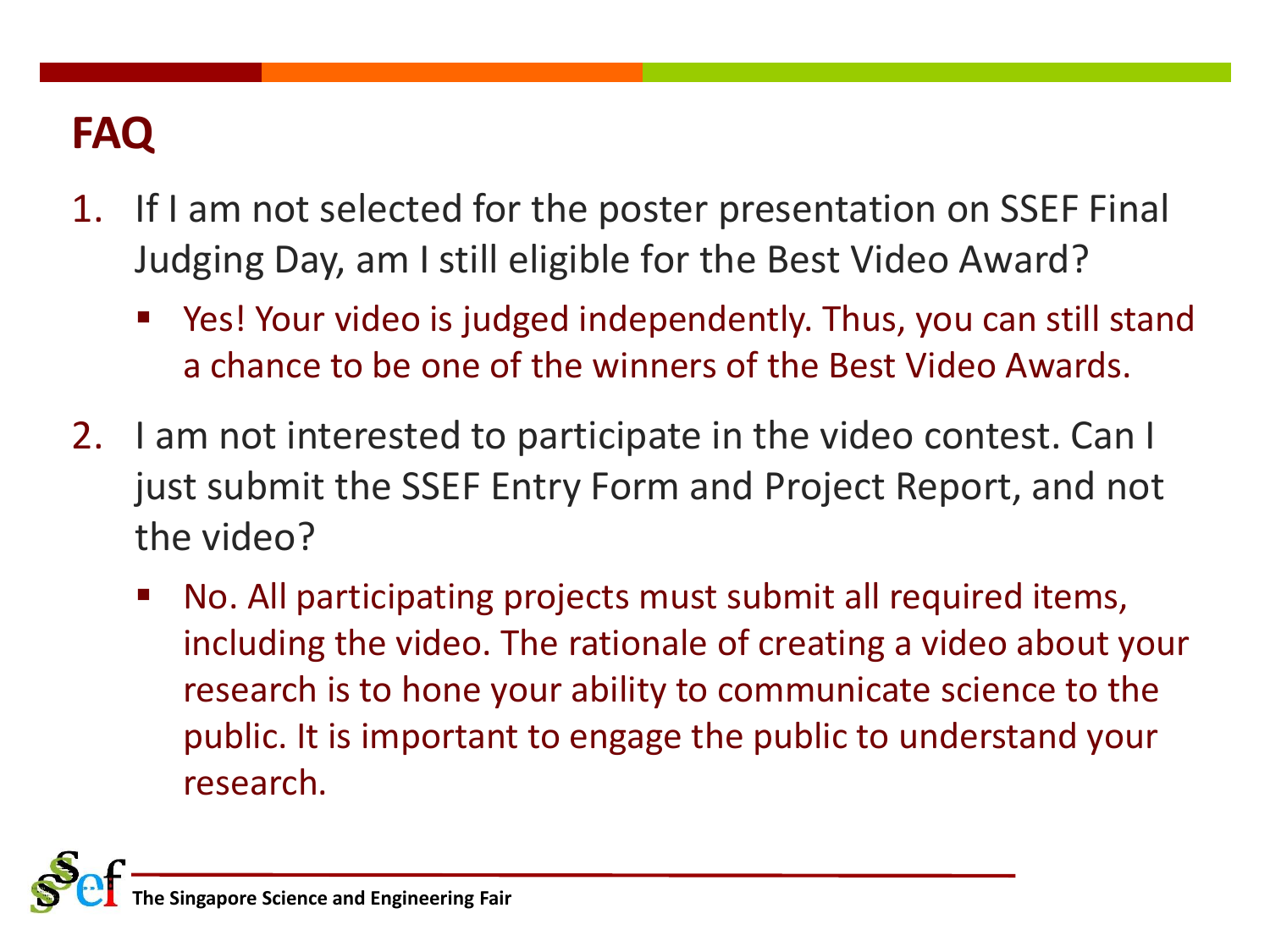- 3. Do I need sophisticated equipment and software to produce my video?
	- You do not need fancy equipment nor software. You can produce a video using your phone's camera!
- 4. I am camera-shy. Can I write the script and get my research mentor / supervisor to talk about the research on my behalf in the video (e.g. interviewing the mentor)?
	- No. All videos must not have been created with professional assistance. Adults are allowed to be actors or cameramen but not content contributors such as script-writing. In the above case, the research mentor/supervisor is deemed as the content contributor.

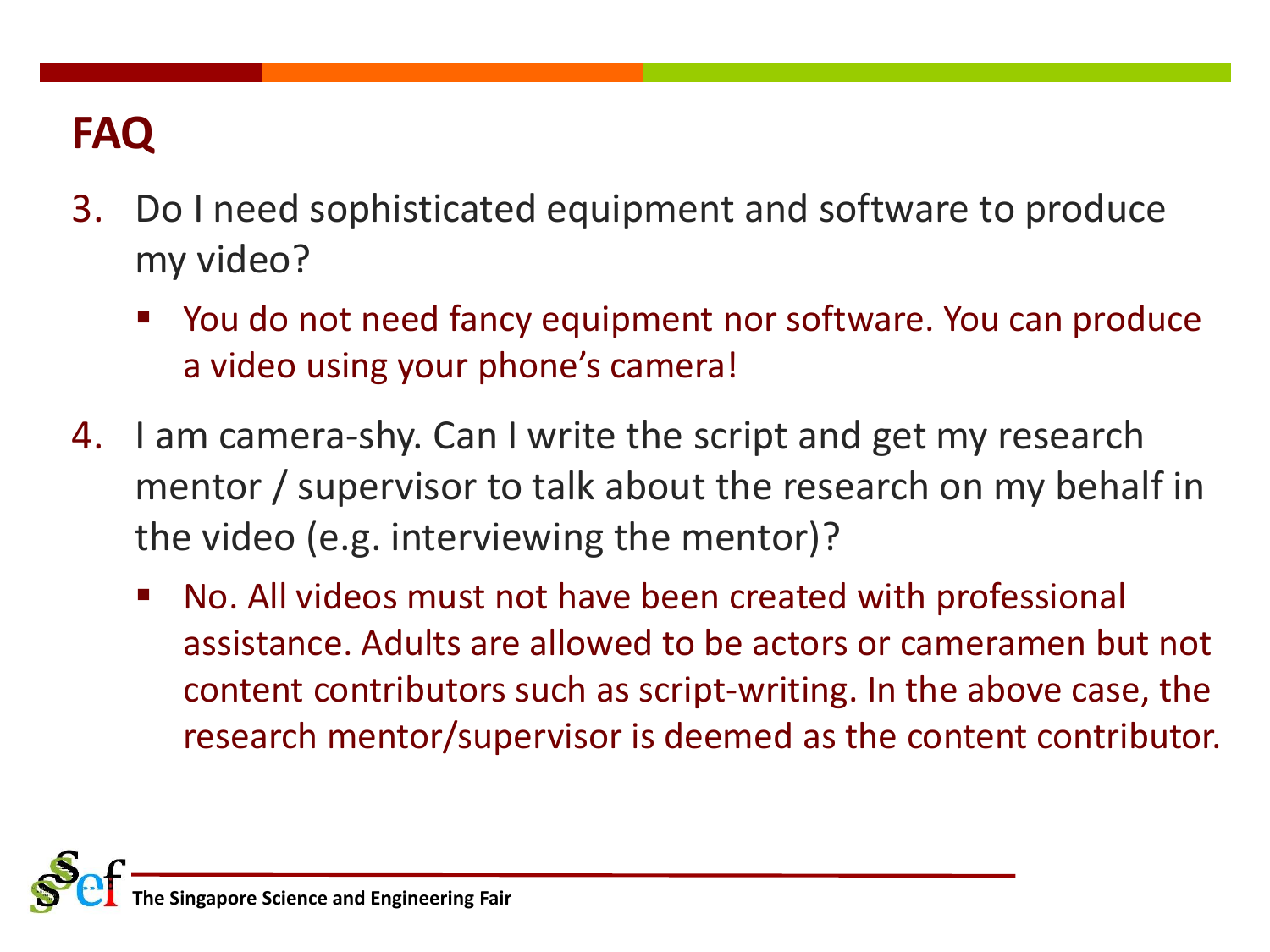- 5. I am camera-shy. Can I produce a video with my voice-over?
	- Yes, as long as your video meets the judging criteria.
- 6. I have logos (e.g. research institute's crest, school crest, brands on food packages/equipment/props) in my video. Is that alright?
	- No logo should be present in the video, including the ending credits. Please either remove or hide the logos.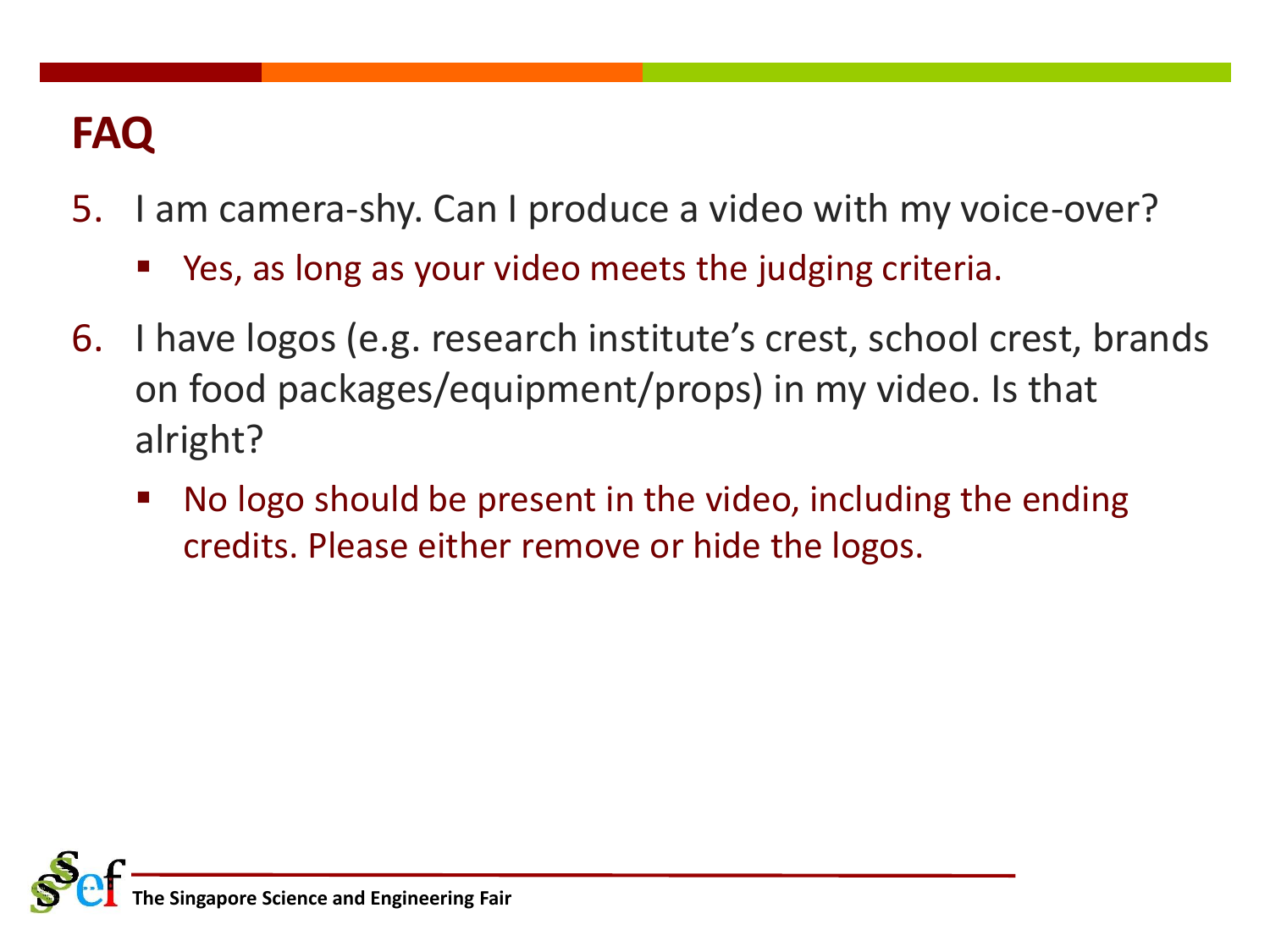- 7. I have a song that I would like to use as background music. Can I use it in my video?
	- For all materials (e.g. images, music) that do not belong to you and are used in your video, please find out if they are copyrighted. If you have gained formal permission to use the material (in this case a song) under terms and conditions stipulated by the copyright owner, you need to include an acknowledgment/credit at the end of your video.
- 8. I have an acknowledgment/credit at the end of my video. Is this frame counted within the 2 minutes of the video?

Yes.